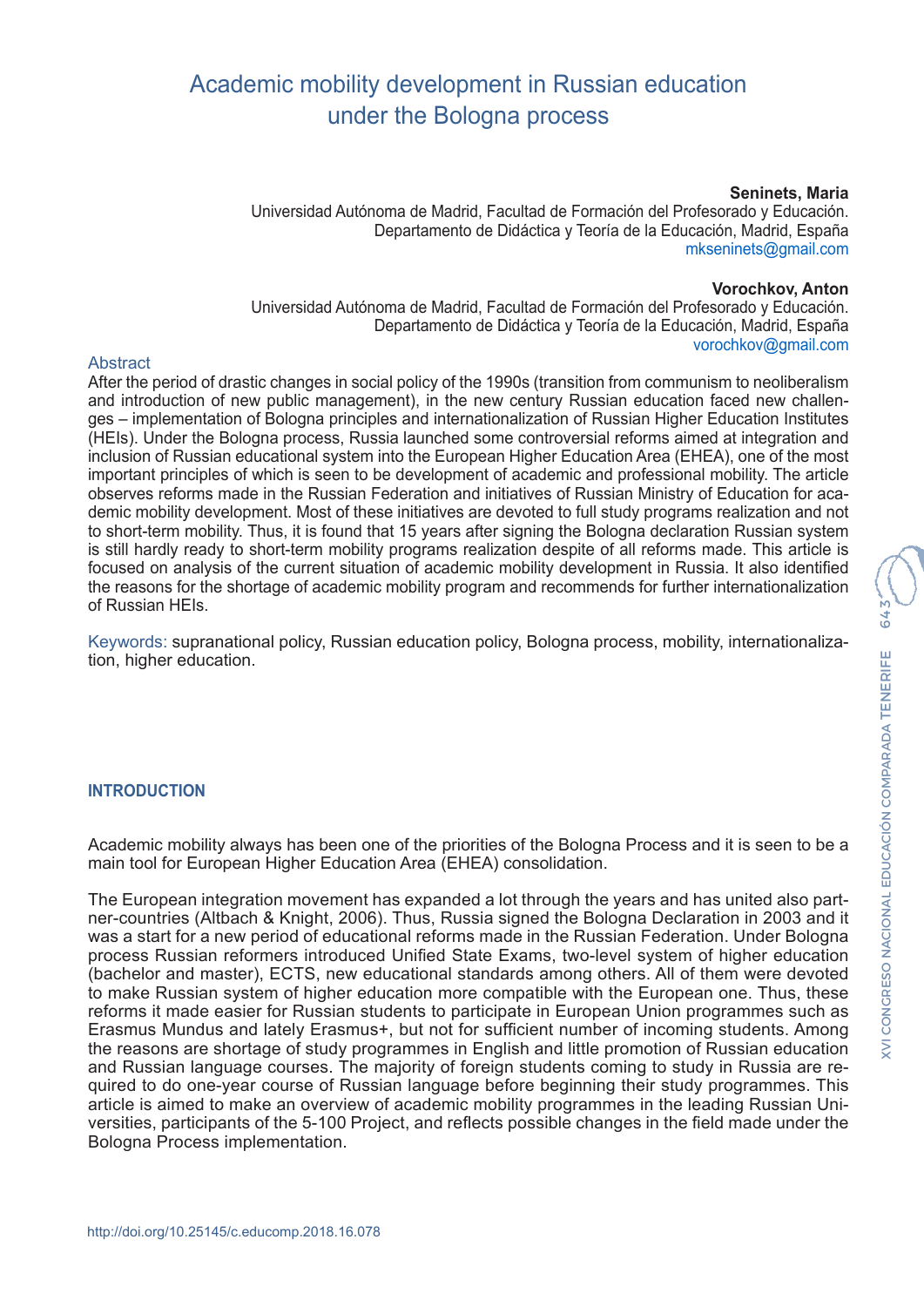#### **1. ACADEMIC MOBILITY AND THE BOLOGNA PROCESS**

### **1.1. Academic mobility as an essential part of the Bologna Process**

The main intention of Bologna Process is to harmonize the diverse European educational systems and, thereby, achieve a higher degree of comparability which is expected to lead to higher student mobility. Thus, the Bologna process can be seen as a process of increasing student mobility (Mechtenberg & Strausz, 2007). As stated in the Mobility strategy 2020 for the European Higher Education Area (EHEA), 'Promoting high quality mobility of students, early stage researchers, teachers and other staff in higher education has been a central objective of the Bologna Process from the very beginning' (Mobility strategy 2020 for the European Higher Education Area (EHEA), 2012). The main tool of academic mobility enhancing in the framework of the Bologna Process and EHEE establishment has always been official programs of the European Commission: Erasmus Mundus and lately Erasmus+ Key Action 1.

Erasmus Mundus was a European Union cooperation and mobility programme in the field of higher education that aims to enhance the quality of European higher education and to promote dialogue and understanding between people and cultures through cooperation. The Erasmus Mundus programme officially ended in December 2013, however many of the projects selected in the programme are still active according to National Erasmus+ Office in the Russian Federation website.

The European Union's **Erasmus+** programme is a funding scheme to support activities in the fields of Education, Training, Youth and Sport.

The Programme is made up of three so-called "Key Actions" and two additional actions. They are managed partly at the national level by National Agencies and partly at the European level by the Education, Audiovisual and Culture Executive Agency (EACEA). The European Commission is responsible for Erasmus+ policies and oversees the overall programme implementation.

According to EACEA website Erasmus+ actions managed by EACEA are the following:

# **Key Actions**

- 1. Key Action 1 supports mobility in the education, training and youth sectors. It has two sub-actions: 1. Double degree master and PhD programmes and
	- 2. Credit mobility.
- 2. Key Action 2 is aimed at cooperation between educational organisations from different participating countries for sharing and transferring best practices and innovative approaches in the fields of education, training and youth.
- 3. Key Action 3 provides grants for a wide variety of actions aimed at stimulating innovative policy development, policy dialogue and implementation, and the exchange of knowledge in the fields of education, training and youth.

#### **Additional Actions**

- 4. Jean Monnet is designed to promote excellence in teaching and research in the field of European Union studies worldwide
- 5. Sport Actions promote European dimension in sport.

Apart from financed programmes that can be seen like the most positive aspect about the Bologna Process, it brings a series of recommendations, guidelines and tools aimed to make European educational systems more comparable.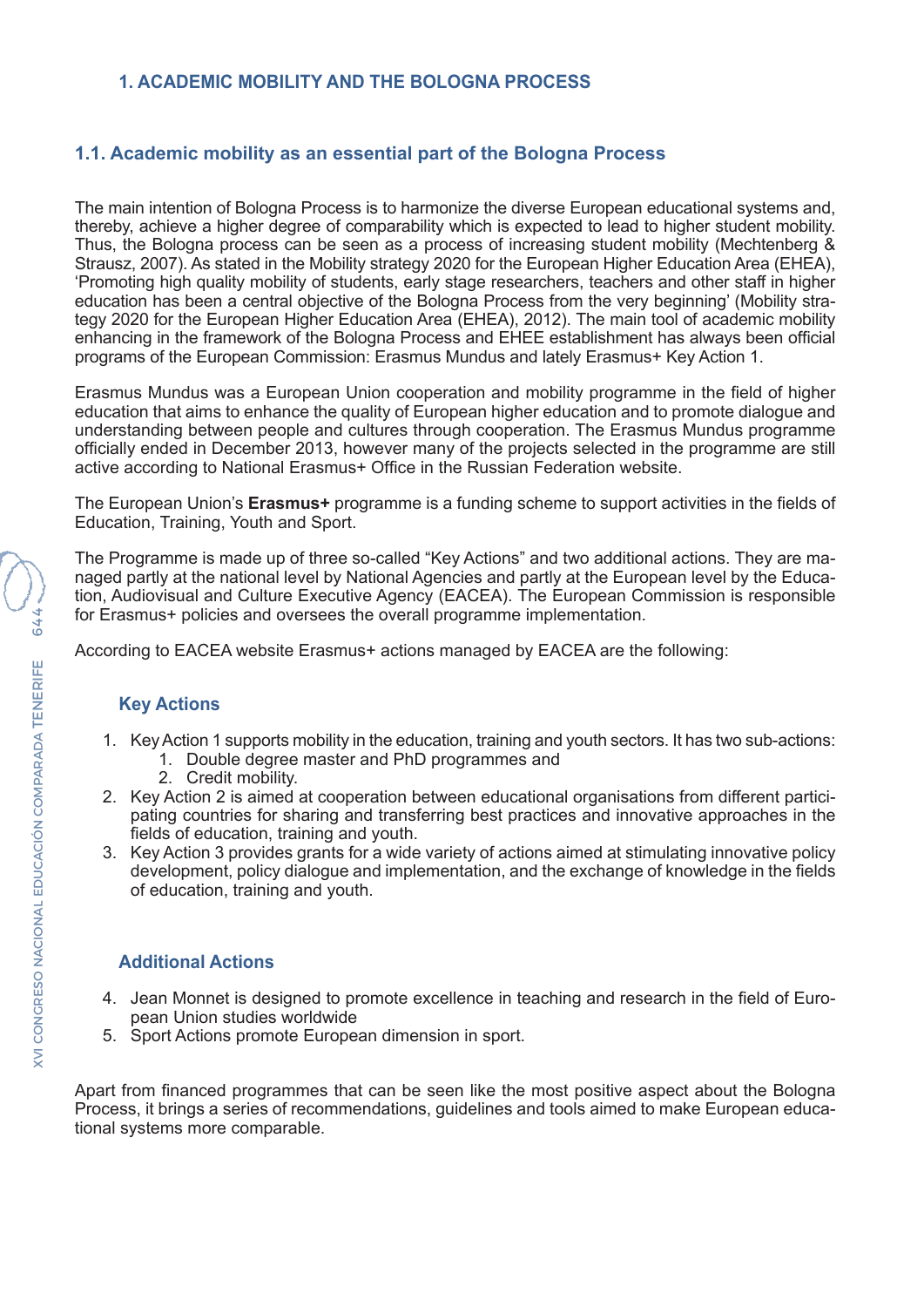# **1.2. Bologna tools for higher comparability**

The most changes in the educational systems participated in the Bologna Process. The main Bologna tools are the following:

- 1. Two (later three) level degree system: first level bachelor, second level master, third level PhD.
- 2. Credit system: ECTS.
- 3. European Qualification Framework (EQF).
- 4. Quality Assurance.
- 5. Recognition.
- 6. Academic mobility.

Since Russia signed the Bologna Declaration it has been converted in the main reference for Russian educational reforms. In this context the Federal Law in Education 273 (2012) legally establishes the majority of Bologna tools. According to this law current Russian system of higher education consists of three levels: 1) bachelor (4 years study); 2) master (two years after bachelor) or specialist (5 years); 3) highly qualified personnel training (3 years after master or specialist).

| <b>Bachelor</b>                | <b>Master</b>       | Highly qualified    |
|--------------------------------|---------------------|---------------------|
| $(4 \text{ years})$            | $(2 \text{ years})$ | personnel training  |
| EQF Level 6                    | <b>EQF Level 7</b>  | $(3 \text{ years})$ |
| <b>Specialist</b><br>(5 years) | EQF level 8         |                     |

The credit system was firstly introduced by Federal State Educational Standards of 2011. Later in 2013 it was connected with learning outcomes in accordance with recommendations of the ECTS Guideline.

There is still no National Qualification Framework in Russia, but Professional Standards have been introduced what can be seen like a first step towards the National Qualification Framework development. It should mentioned that there is a discord between Educational and Professional Standards, because they are designed by different ministries, the Educational Standards - by Ministry of Education and Science of Russian Federation and the Professional ones - by Ministry of Labor.

In the field of quality assurance there are also many changes and initiatives. The most significant is introduction of public, professional and independent accreditation.

Recognition is guaranteed by Agreements with other countries and a list of foreign organization diplomas of which are recognized in the Russian Federation. In other cases the recognition can be made by "Glavexpertcenter" that has the status of National Information Center of ENIC-NARIC Networks or by the university itself if it is leading, federal or national research university (data from Analytic note based in material of National report of the Russian Federation for MINISTERIAL CONFERENCE YEREVAN 2015).

# **1.3. Academic mobility**

According to the definition of UNESCO, the academic mobility implies a period of study, teaching and/ or research in a country other than a student's or academic staff member's country of residence. This period is of limited duration, and it is envisaged that the student or staff member return to his or her home country upon completion of the designated period. The term "academic mobility" is not intended to cover migration from one country to another. Academic mobility may be achieved within exchange programmes set up for this purpose, or individually.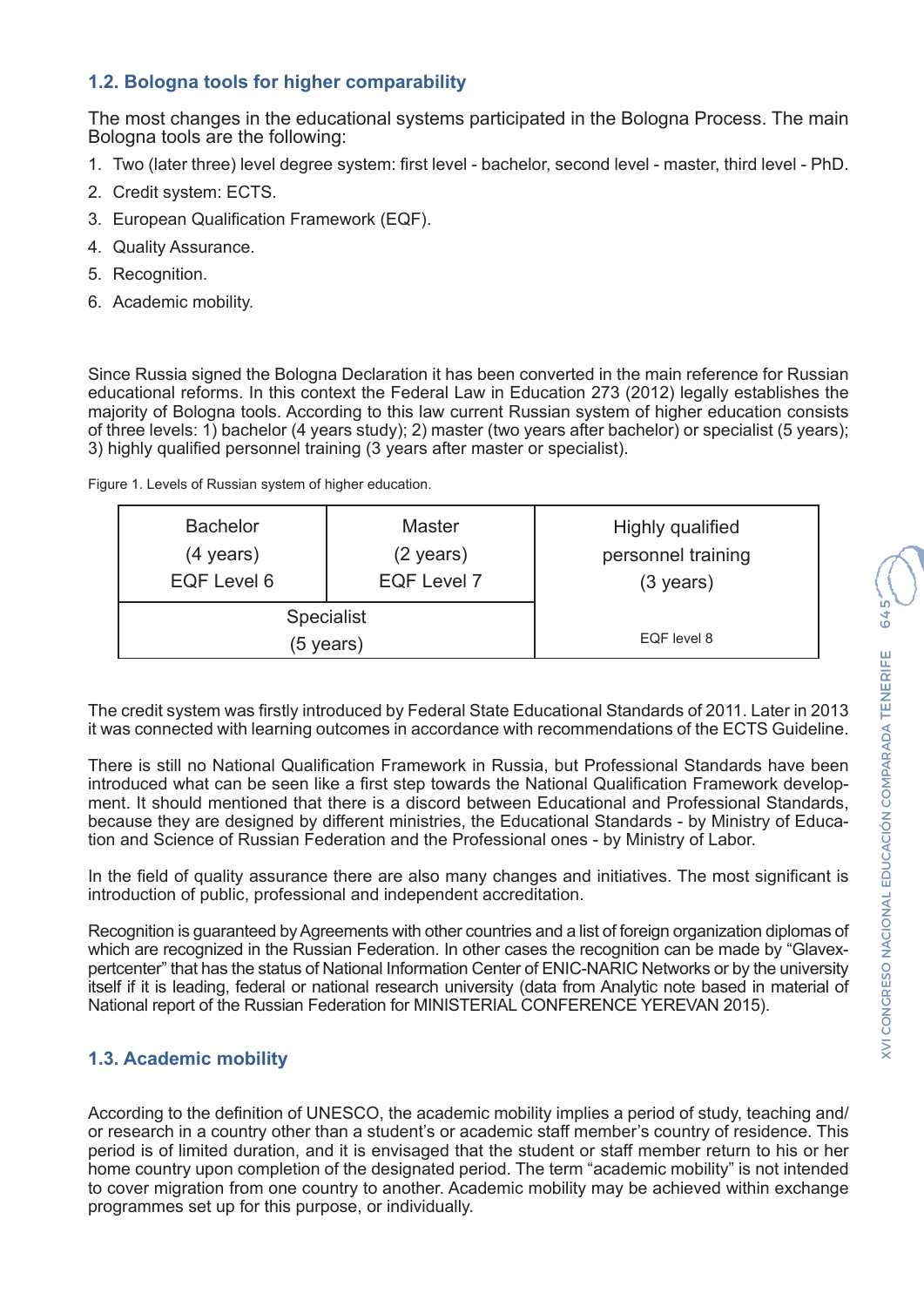A researcher from Moscow Margarita Tokmovceva distinguishes horizontal and vertical mobility on one axis and also incoming and outgoing mobility on another axis (Tokmovceva, 2015):

- Vertical academic mobility is a full training of a student in a foreign university with a degree.
- Horizontal mobility is a studying abroad for a certain period (semester, academic year).
- Incoming mobility is a transfer of students and teachers from their country abroad
- Outgoing mobility is a transfer of foreign citizens with educational goals to the country.

Consequently, we can represent the directions of academic mobility in form of a matrix (Figure 2).

Figure 2. Types of international academic mobility

Horizontal / vertical mobility

| mobility<br>putgoing<br>Incoming | Incoming<br>horizontal<br>academic<br>mobility | Incoming<br>vertical<br>academic<br>mobility |
|----------------------------------|------------------------------------------------|----------------------------------------------|
|                                  | Outgoing<br>horizontal<br>academic<br>mobility | Outgoing<br>vertical<br>academic<br>mobility |

Despite the fact that academic mobility includes PhD students, teachers and other categories of participants of educational process, the paper primarily focused on student's mobility (bachelors, masters) as the most common field of mobility.

In addition, the paper shed light on academic mobility in the international area, rather than the domestic academic mobility.

# **2. ACADEMIC MOBILITY IN RUSSIAN UNIVERSITIES**

# **2.1. Target group of Russian universities**

For analysis of academic mobility in Russia, a relevant group of universities is selected for a detailed study of statistics on required indicators. This group includes 21 universities participating in the 5-100 Project, the Russian initiative for increasing the competitiveness of the leading universities. Official website of the Program notes that the goal of Project 5-100 is to maximize the competitiveness of a group of leading Russian universities in the global research and education market. The main results expected of the 5-100 Project by 2020 are that Russia will have a group of leading contemporary universities with an effective management structure, and a strong international academic reputation which meets global development trends and can quickly adapt to global changes. At least five Russian universities have to be in top-100 world rankings by 2020.

All universities of this program can be attributed to group of leading universities in Russia, but there are other leading universities which are not included into the 5-100 Project, including the Moscow State University and St. Petersburg State University. One of target indicators of the 5-100 Project is development of academic mobility, thus study of this universities is of particular interest.

Data on the universities is given according to data of the Monitoring of effectiveness of organizations of higher education in 2017 (See the Table 2). The data took into account the head universities, but not the branches.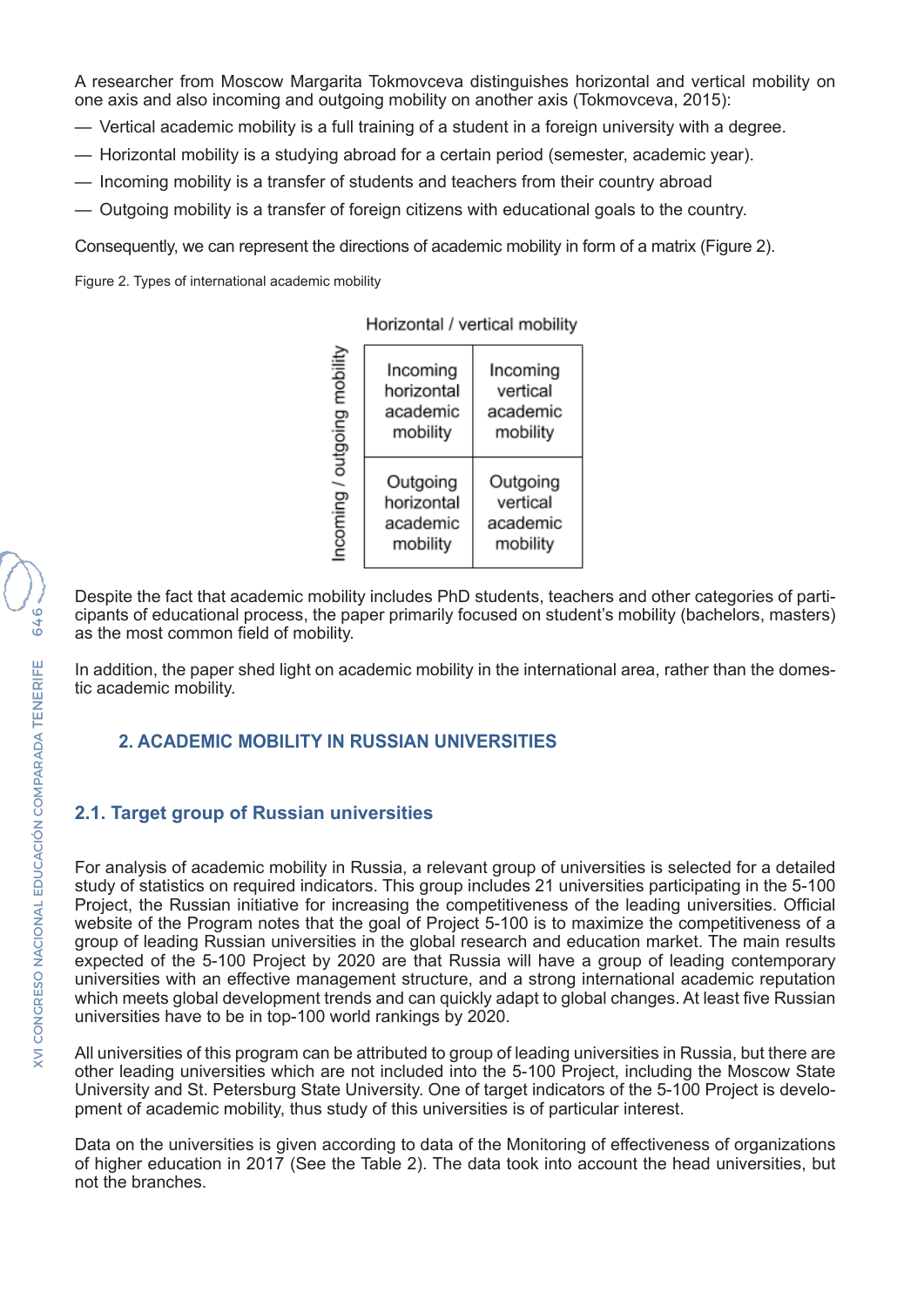| Table 2. Data on international academic mobility of the 5-100 Project universities. |  |  |  |
|-------------------------------------------------------------------------------------|--|--|--|
|-------------------------------------------------------------------------------------|--|--|--|

| <b>Universities</b>                                               | Total<br>number of<br>students | Percentage of students<br>participating in the<br>programs of horizontal<br>mobility, % | Percentage of<br>foreign students in<br>the total number of<br>students, % | Number of<br>double degree<br>programs | Number of<br>students<br>studied on<br>double degree<br>programs |
|-------------------------------------------------------------------|--------------------------------|-----------------------------------------------------------------------------------------|----------------------------------------------------------------------------|----------------------------------------|------------------------------------------------------------------|
| Far Eastern<br><b>Federal University</b>                          | 17554                          | 0.58                                                                                    | 7.47                                                                       | 4                                      | 212                                                              |
| National Research University<br><b>Higher School of Economics</b> | 21518                          | 1.2                                                                                     | 7.82                                                                       | 44                                     | 4194                                                             |
| <b>ITMO University</b>                                            | 10357                          | 0.85                                                                                    | 11.94                                                                      | 35                                     | 305                                                              |
| Saint Petersburg<br>Electrotechnical<br>University "LETI"         | 7384                           | 0.23                                                                                    | 14.98                                                                      | $\overline{2}$                         | 11                                                               |
| Kazan Federal University                                          | 23932                          | 0.77                                                                                    | 9.31                                                                       | 9                                      | 59                                                               |
| National University of<br>Science and<br><b>Technology MISIS</b>  | 7519                           | 0.24                                                                                    | 20.97                                                                      | 11                                     | 26                                                               |
| National Research Nuclear<br><b>University MEPHI</b>              | 6550                           | 3.21                                                                                    | 17.68                                                                      | 31                                     | 305                                                              |
| Moscow Institute of Physics<br>and Technology                     | 6095                           | 0.25                                                                                    | 8.88                                                                       | 12                                     | 59                                                               |
| Novosibirsk State University                                      | 6751                           | 0.28                                                                                    | 7.18                                                                       | 10                                     | 30                                                               |
| Lobachevsky University                                            | 10622                          | 0.68                                                                                    | 2.55                                                                       | 11                                     | $\overline{7}$                                                   |
| Samara National<br>Research University                            | 10711                          | 0                                                                                       | 4.3                                                                        | 3                                      | $\mathsf 0$                                                      |
| St. Petersburg Polytechnic<br>University                          | 20683                          | 1.72                                                                                    | 10.25                                                                      | 24                                     | 217                                                              |
| National Research Tomsk<br><b>State University</b>                | 10640                          | 0.3                                                                                     | 12.98                                                                      | 9                                      | 114                                                              |
| National Research Tomsk<br>Polytechnic University                 | 8987                           | 1.34                                                                                    | 24.73                                                                      | 23                                     | 290                                                              |
| <b>Ural Federal University</b>                                    | 24632                          | 0.65                                                                                    | 5.57                                                                       | 26                                     | 542                                                              |
| <b>Immanuel Kant Baltic</b><br><b>Federal University</b>          | 5824                           | 0.79                                                                                    | 4.94                                                                       | $\overline{2}$                         | 5                                                                |
| I.M. Sechenov First Moscow<br><b>State Medical University</b>     | 15160                          | 0.05                                                                                    | 9.98                                                                       | 3                                      | 15                                                               |
| Siberian Federal University                                       | 23248                          | 0.33                                                                                    | 1.74                                                                       | 1                                      | 3                                                                |
| South Ural State University                                       | 16692                          | 0.59                                                                                    | 7.78                                                                       | 8                                      | 30                                                               |
| <b>RUDN University</b>                                            | 19350                          | 2.33                                                                                    | 23.76                                                                      | 96                                     | 316                                                              |
| University of Tyumen                                              | 9516                           | 0.57                                                                                    | 10.33                                                                      | 3                                      | 62                                                               |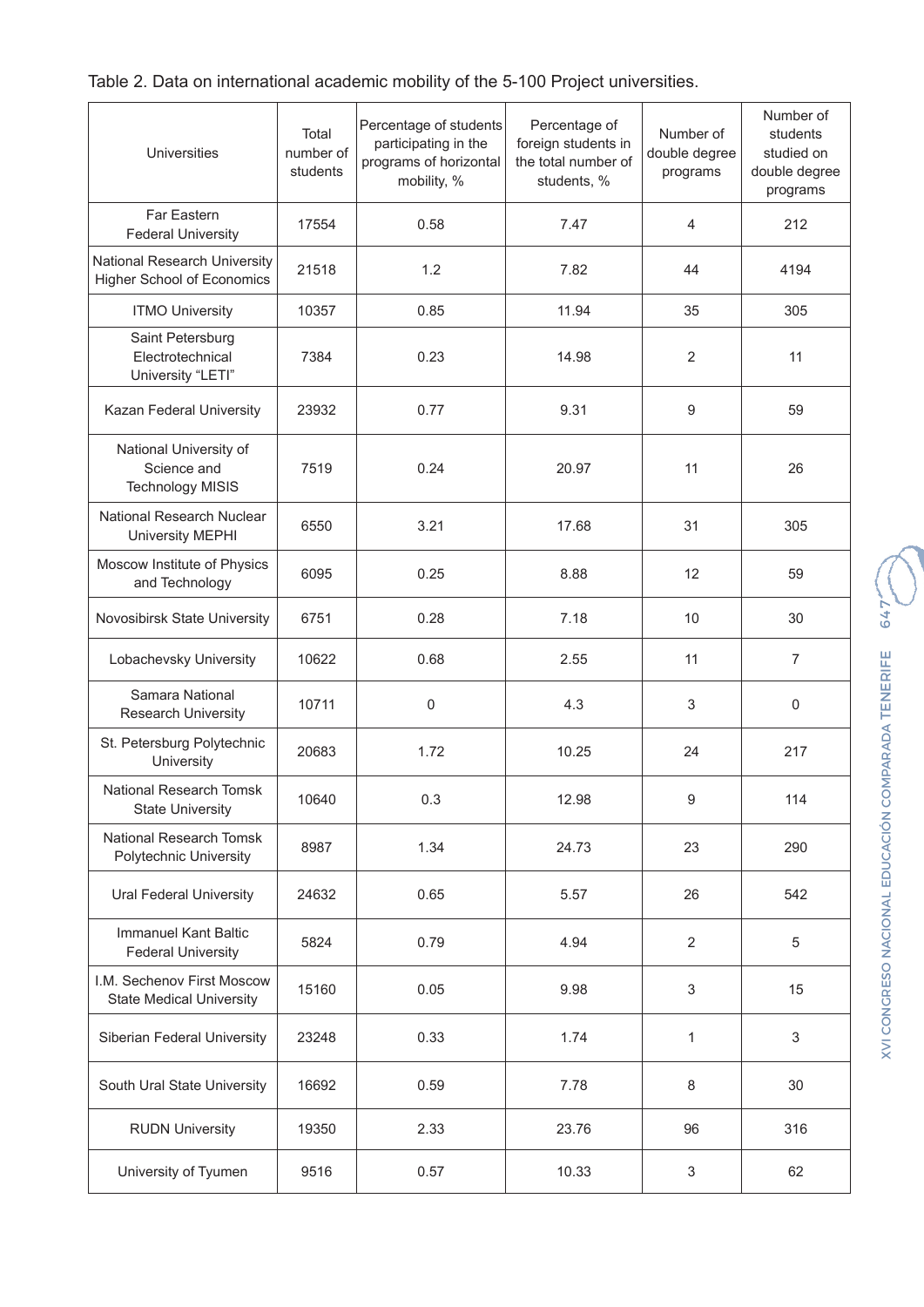### **2.2. Outgoing horizontal mobility**

In Russia at the moment this type of mobility is not developed enough. Even in case of comparing the group of leading universities in Russia and all Spanish universities there is a significant discrepancy in the indicators of outgoing mobility. While only one program Erasmus+ in Spain in 2016 supported 3,34% of university students (49 797 people) to study in another country, among students of the 5-100 Project universities the percentage of full-time students who studied abroad for at least a semester for the entire period of training, is 0,84%.

Obviously, the proportion of this category of students on average across the country would be even lower. However, this paper highlights some universities that have succeeded in outgoing academic mobility. Among them, National Research Nuclear University MEPhI (3.21% of students) and RUDN University (2.33% of students).

Among positive trends this paper highlights increasing number of double degree programs and therefore number of students studying thereon. Double degree programs are programs based on comparability and synchronization of educational programs of partner universities and characterized by acceptance of general obligations on such issues as preparing a curriculum, organizing training process, assigning qualifications, etc. In according to report "Analysis of double degree programmes between EU and Russian HEIs" (2010) these programs appeared in Russian universities in the early 2000s.

At the moment, this paper observe the leading universities in establishment of these programs: National Research University Higher School of Economics (HSE) - 44 programs, MEPhI - 31 programs, Tomsk Polytechnic University (TPU) - 23 programs, RUDN - 96 programs. According to the number of students passing the double degree program, the HSE stands out prominently: there are more students who participate in these programs than in all other universities of the 5-100 Project taken together - 4 149 students.

#### **2.3. Outgoing vertical mobility**

Concerning this type of mobility (full cycle of study abroad), it is necessary to consider an assessment of overall situation in the country. UNESCO in its monitoring for 2015 estimated that more than 50 000 Russian students studying abroad, it is 1.5% of the global number of foreign students. The most popular destinations for this type of mobility for Russians are the United States of America and the United Kingdom. It is widely believed that there are many students who want to immigrate to a country of study after the end of an educational program.

In order to prevent the leakage of human capital, the Ministry of Education and Science of Russia undertook attempts to curb the flow of those who leave the country to study abroad by offering citizens an opportunity to participate in state-financed programs for studying abroad in the world leading universities. So from 2014 to 2017 in the framework of the Global Education program, 718 Russians who enrolled in master and PhD programs in foreign universities received financial support. After graduation it is compulsory to work in Russian companies for at least three years.

# **2.4. Incoming vertical mobility**

This type of mobility is one of strategic priorities of Russia in the field of education. In addition to development of educational system in the country, the presence of foreign students in universities also contributes to acquisition of so-called "Soft Power" in the long term expectations.

Perhaps incoming vertical mobility is the most developed in Russia. Minister of Education and Science, Olga Vasilieva, at the forum of interregional cooperation between Russia and Kazakhstan in 2017 called a number of foreign citizens studying in the country - 273 thousand students. In her opinion up to 760 000 foreigners will study in Russia by 2025 (Rossiyskaya Gazeta, 2017).

Some categories of foreigners can study in the Russian universities for free and get scholarship on a par with Russian citizens. For this it is necessary to pass a competitive selection (pass exams). An-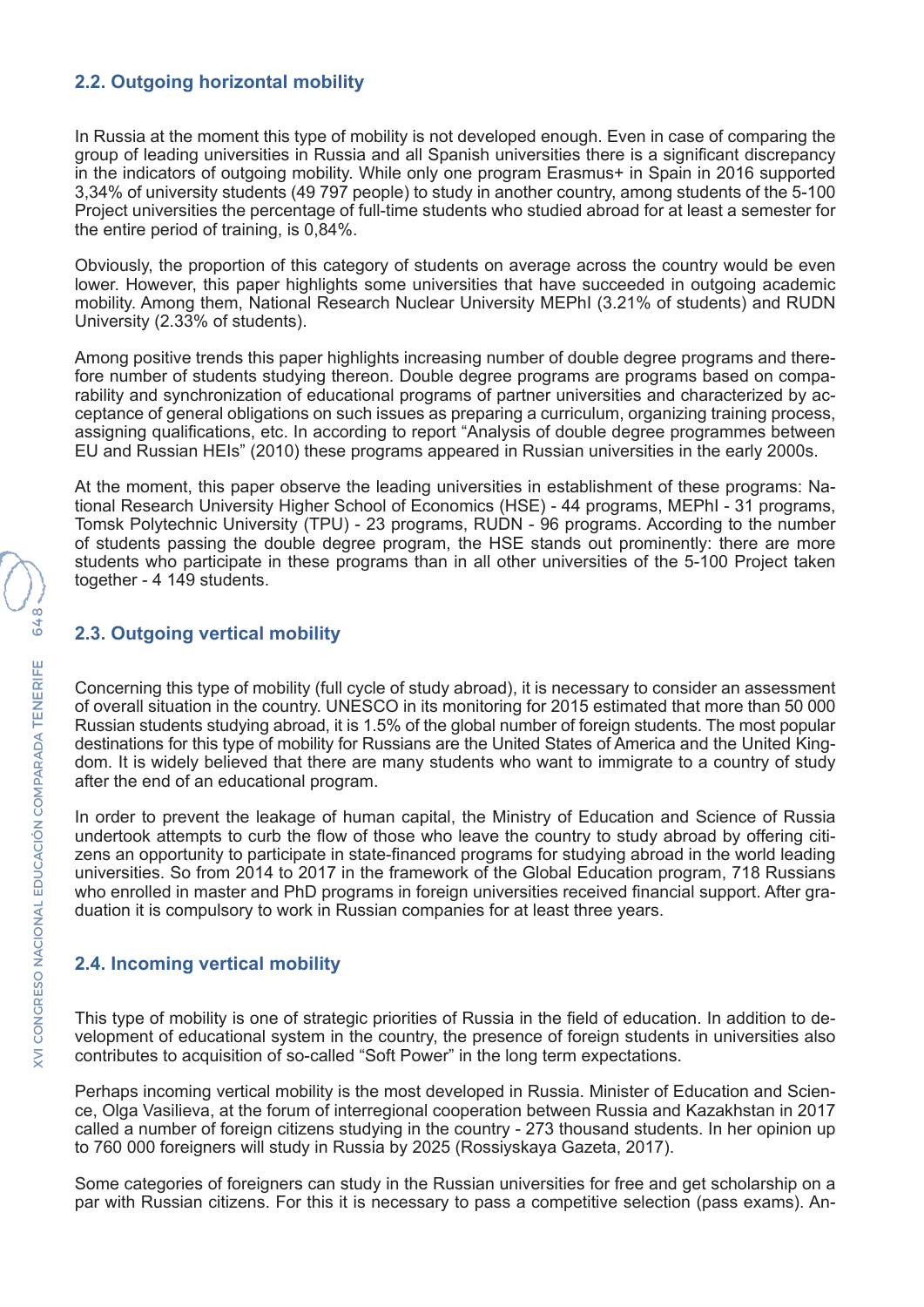nually the Government of Russia allocates a guaranteed number of the budget (state scholarships) for foreigners in universities of the country. 15 000 scholarships were allocated in 2017 in according to "Study in Russia" website.

The Higher School of Economics issued in 2016 a report about academic mobility of foreign students in Russia. There is detailed information about profile of the participants. Here is the most interesting data:

The total number of foreign students in Russia at the beginning of the 2015/2016 academic year was 237 538 people (5% of the total number of students in Russia). Most of them are students from countries of the former USSR (79,2% of foreign students). 20,8% of the non-former USSR foreign students are from other countries, 56,8% of them are from Asian regions. In the context of global educational competition, the goal of Russian HEIs is to increase the proportion of students from Europe and the Asia-Pacific region.

The most popular areas for foreign students are health, economics and management, as well as humanities. Foreign citizens studied in about 96% of the head Russian universities and 75% of the branches. At the same time, the distribution of the total number of students is disproportional: 90% of universities and branches have only 20% of foreign students (HSE, 2016).

In accordance with the expected results of the 5-100 Project by 2020, there is a target for academic mobility of students: the proportion of foreign students must be at least 15% of the international students in each University's student body.

The average indicator for total number of students at 21 universities is quite close to the target: 12.69% of foreign students. At the same time, such universities as National University of Science and Technology MI-SIS, MEPhI, TPU and RUDN have a higher indicator: 20.97%, 17.68%, 24.73% and 23.76% respectively.

Almost all websites of the universities of the 5-100 Project include detailed information for foreign students on entry exams, getting visa to study in Russia, etc. The information is provided in English and other languages. This additionally indicates the ongoing work to attract foreign students to study in Russian universities.

# **2.5. Incoming horizontal mobility**

For now, this area of academic mobility is not developed enough. Students willing to study in Russia for one semester or an academic year have few opportunities to realize their aspirations. It is difficult to find an effective bilateral exchange program.

Analyzing websites of the 5-100 Project universities it is revealed that despite the detailed information for people who want to pass full study, it is very difficult to find information on the passage of horizontal mobility (internship, included training, etc.). It is also difficult to find analytical materials with assessment of situation in Russia regarding this field of mobility.

#### **CONCLUSIONS**

The Bologna Process stimulated a range of institutional changes in Russian educational system and these changes led to increase in the number of students participating in academic mobility programmes, but it is still not a priority for Russian education policy like it is for the European one.

As observed in this paper, the outgoing vertical mobility is the most developed. It means that Russian students studying their bachelor or master degree have been moved for their further studies abroad. There are also many foreign students doing full study programmes in Russian HEIs, but they are mostly originated from post-soviet and Asian countries meanwhile Russians go mostly to Europe or USA. The most problematic is the short-term mobility both in outgoing and incoming. It can be explained by large preparation work to be done for the period of studies. Thus it is recommended that Russian educational authorities should pay more attention to short-term academic mobility development by providing institutional tools as well as administrative and informational support.